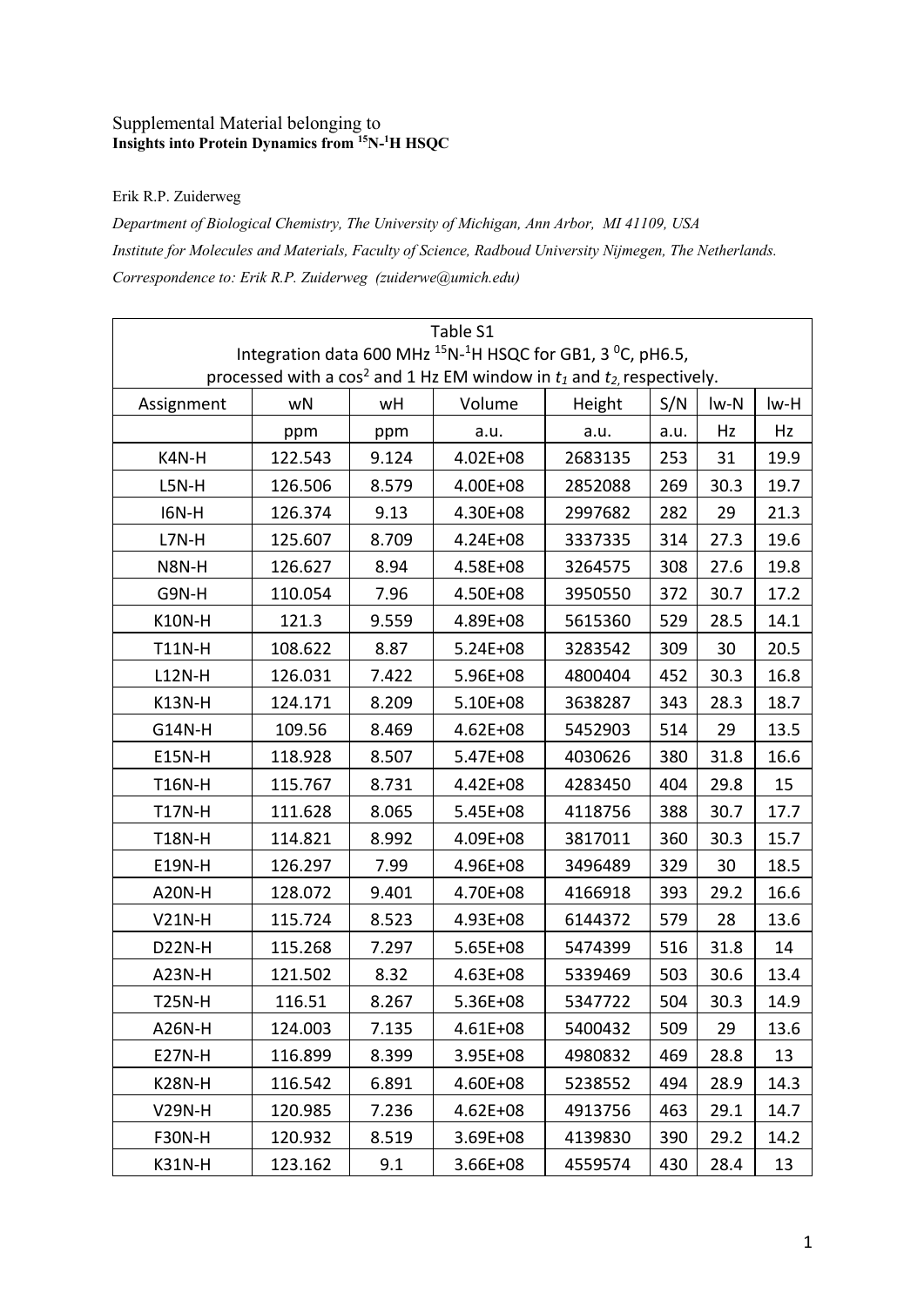| Q32N-H        | 119.762 | 7.394  | 4.65E+08     | 5292754 | 499 | 28.9 | 13.8 |
|---------------|---------|--------|--------------|---------|-----|------|------|
| <b>Y33N-H</b> | 121.209 | 8.275  | 3.78E+08     | 4484484 | 422 | 29.5 | 13.4 |
| A34N-H        | 122.811 | 9.22   | 4.20E+08     | 4901862 | 462 | 29.1 | 13.9 |
| <b>N35N-H</b> | 117.744 | 8.186  | 4.33E+08     | 5550734 | 523 | 29.1 | 12.4 |
| D36N-H        | 121.555 | 8.987  | $3.35E + 08$ | 4376426 | 412 | 29.2 | 11.8 |
| <b>N37N-H</b> | 115.692 | 7.386  | 3.88E+08     | 2510190 | 236 | 30.7 | 19.5 |
| G38N-H        | 108.215 | 7.784  | $3.07E + 08$ | 2697680 | 254 | 33.1 | 15.9 |
| <b>V39N-H</b> | 121.086 | 8.1    | $5.45E + 08$ | 2802336 | 264 | 46.2 | 17.8 |
| D40N-H        | 128.119 | 8.674  | 4.88E+08     | 4171258 | 393 | 28   | 17.6 |
| G41N-H        | 107.362 | 7.774  | 5.06E+08     | 6007708 | 566 | 29.5 | 13.1 |
| <b>W43N-H</b> | 128.897 | 9.456  | 4.07E+08     | 3299148 | 311 | 29.4 | 18   |
| <b>T44N-H</b> | 114.956 | 9.357  | 4.46E+08     | 3233455 | 305 | 29.5 | 18.5 |
| <b>Y45N-H</b> | 120.293 | 8.633  | $4.31E + 08$ | 3231193 | 304 | 30.1 | 17.9 |
| D46N-H        | 128.452 | 7.581  | 4.30E+08     | 2868318 | 270 | 29.9 | 20.3 |
| <b>D47N-H</b> | 125.133 | 8.66   | 3.94E+08     | 4836374 | 456 | 29.2 | 12.9 |
| <b>A48N-H</b> | 120.082 | 8.417  | $5.19E + 08$ | 6899136 | 650 | 28.5 | 12.2 |
| <b>T49N-H</b> | 103.387 | 6.988  | 4.99E+08     | 3080205 | 290 | 30.4 | 20.2 |
| K50N-H        | 123.666 | 7.848  | 4.29E+08     | 3575756 | 337 | 32.2 | 16.2 |
| <b>T51N-H</b> | 111.068 | 7.359  | $5.42E + 08$ | 3316018 | 312 | 30.9 | 20.5 |
| <b>F52N-H</b> | 131.406 | 10.404 | 3.48E+08     | 2343456 | 221 | 30   | 21   |
| <b>T53N-H</b> | 117.437 | 9.153  | $4.11E + 08$ | 2908778 | 274 | 29.7 | 19.5 |
| <b>V54N-H</b> | 123.443 | 8.155  | 4.92E+08     | 3419361 | 322 | 29.5 | 20.2 |
| <b>T55N-H</b> | 124.032 | 8.363  | $5.02E + 08$ | 3577118 | 337 | 28.1 | 20.4 |
| <b>E56N-H</b> | 134.436 | 7.823  | 4.83E+08     | 3815238 | 359 | 29.5 | 17.8 |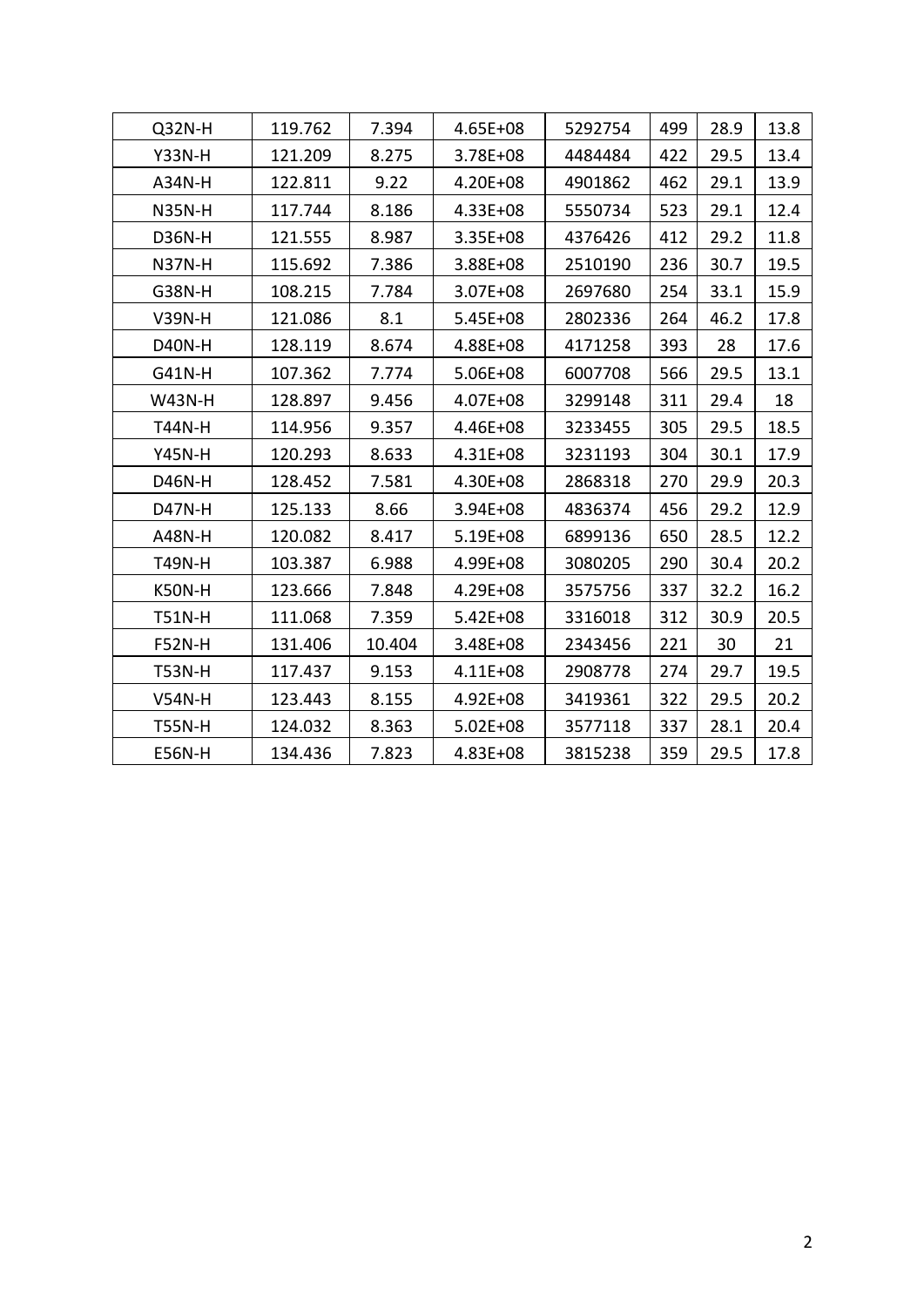| Table S2                                                               |                                                                       |            |             |  |  |  |  |
|------------------------------------------------------------------------|-----------------------------------------------------------------------|------------|-------------|--|--|--|--|
|                                                                        | Results of 600 MHz $T_{1rho}$ -HSQC for GB1, 3 <sup>o</sup> C, pH6.5. |            |             |  |  |  |  |
| The single exponential fits were calculated with Microsoft Excel, with |                                                                       |            |             |  |  |  |  |
| the R <sup>2</sup> of fit indicated.                                   |                                                                       |            |             |  |  |  |  |
| Residue                                                                | nr integrated<br>cross peaks                                          | $R_{1rhO}$ | $R^2$       |  |  |  |  |
|                                                                        |                                                                       |            |             |  |  |  |  |
|                                                                        |                                                                       | Rad/s      |             |  |  |  |  |
| K4N-H                                                                  | 3                                                                     | 29.56      | 0.9217      |  |  |  |  |
| L5N-H                                                                  | 4                                                                     | 24.02      | 0.9926      |  |  |  |  |
| <b>I6N-H</b>                                                           | 3                                                                     | 31.12      | 0.9434      |  |  |  |  |
| L7N-H                                                                  | 3                                                                     | 32.06      | 0.9908      |  |  |  |  |
| N8N-H                                                                  | 3                                                                     | 36.07      | 0.9952      |  |  |  |  |
| G9N-H                                                                  | 4                                                                     | 24.14      | 0.9824      |  |  |  |  |
| <b>K10N-H</b>                                                          | 4                                                                     | 3.42       | 0.9927      |  |  |  |  |
| <b>L12N-H</b>                                                          | 4                                                                     | 24.71      | 0.9937      |  |  |  |  |
| <b>K13N-H</b>                                                          | 4                                                                     | 22.19      | 0.9956      |  |  |  |  |
| G14N-H                                                                 | 4                                                                     | 20.53      | 0.99789     |  |  |  |  |
| <b>E15N-H</b>                                                          | 4                                                                     | 19.88      | 0.99263     |  |  |  |  |
| <b>T16N-H</b>                                                          | 4                                                                     | 21.76      | 0.968       |  |  |  |  |
| <b>T17N-H</b>                                                          | 4                                                                     | 18.86      | 0.99626     |  |  |  |  |
| <b>T18N-H</b>                                                          | 3                                                                     | 32.04      | 0.9594      |  |  |  |  |
| <b>E19N-H</b>                                                          | 4                                                                     | 24.53      | 0.9855      |  |  |  |  |
| <b>A20N-H</b>                                                          | 4                                                                     | 24.34      | 0.9982      |  |  |  |  |
| $V21N-H$                                                               | 4                                                                     | 26.64      | 0.9999      |  |  |  |  |
| <b>D22N-H</b>                                                          | 4                                                                     | 20.69      | 0.9964      |  |  |  |  |
| <b>A23N-H</b>                                                          | 4                                                                     | 23.5       | 0.9984      |  |  |  |  |
| T25N-H                                                                 | 3                                                                     | 34.15      | 0.9986      |  |  |  |  |
| A26N-H                                                                 | 4                                                                     | 21.84      | 0.9995      |  |  |  |  |
| <b>E27N-H</b>                                                          | 4                                                                     | 32.19      | $\mathbf 1$ |  |  |  |  |
| <b>V29N-H</b>                                                          | 4                                                                     | 23.64      | 0.9955      |  |  |  |  |
| <b>F30N-H</b>                                                          | 4                                                                     | 32.41      | 0.9995      |  |  |  |  |
| <b>K31N-H</b>                                                          | 4                                                                     | 23.33      | 0.9416      |  |  |  |  |
| Q32N-H                                                                 | 4                                                                     | 25.76      | 0.9864      |  |  |  |  |
| <b>Y33N-H</b>                                                          | 4                                                                     | 25.87      | 0.998       |  |  |  |  |
| A34N-H                                                                 | 3                                                                     | 36.5       | 0.96        |  |  |  |  |
| <b>N35N-H</b>                                                          | 4                                                                     | 21.22      | 0.9983      |  |  |  |  |
| <b>D36N-H</b>                                                          | 4                                                                     | 27.96      | 0.9858      |  |  |  |  |
| <b>N37N-H</b>                                                          | 4                                                                     | 28.13      | 0.995       |  |  |  |  |
| G38N-H                                                                 | 4                                                                     | 22.15      | 0.9462      |  |  |  |  |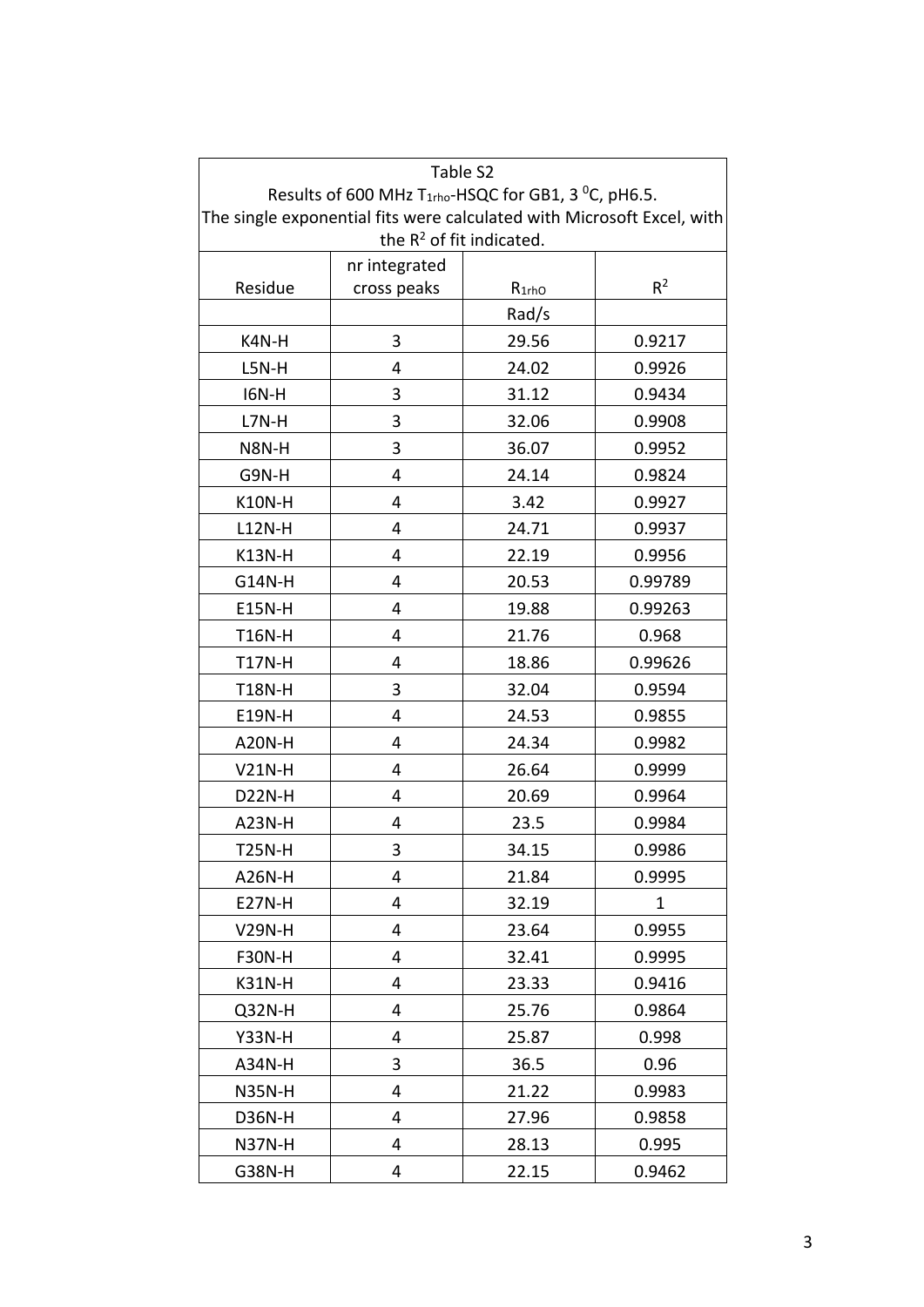| <b>V39N-H</b> | 4 | 19.12 | 0.9964 |
|---------------|---|-------|--------|
| <b>D40N-H</b> | 4 | 22.55 | 0.9939 |
| G41N-H        | 4 | 19.25 | 0.9829 |
| <b>W43N-H</b> | 4 | 29.41 | 0.9961 |
| <b>T44N-H</b> | 4 | 22.41 | 0.994  |
| <b>Y45N-H</b> | 4 | 26.73 | 0.9995 |
| D46N-H        | 4 | 22.99 | 0.9546 |
| D47N-H        | 4 | 28.3  | 0.9912 |
| <b>A48N-H</b> | 4 | 19.89 | 0.9985 |
| <b>T49N-H</b> | 4 | 27.15 | 0.9995 |
| K50N-H        | 3 | 41.38 | 0.996  |
| <b>T51N-H</b> | 4 | 24.87 | 0.9969 |
| <b>F52N-H</b> | 4 | 24.83 | 0.9941 |
| <b>T53N-H</b> | 4 | 24.52 | 0.9764 |
| <b>V54N-H</b> | 4 | 23.41 | 0.9997 |
| <b>T55N-H</b> | 3 | 39.7  | 0.9999 |
| <b>E56N-H</b> | 4 | 28.3  | 0.9744 |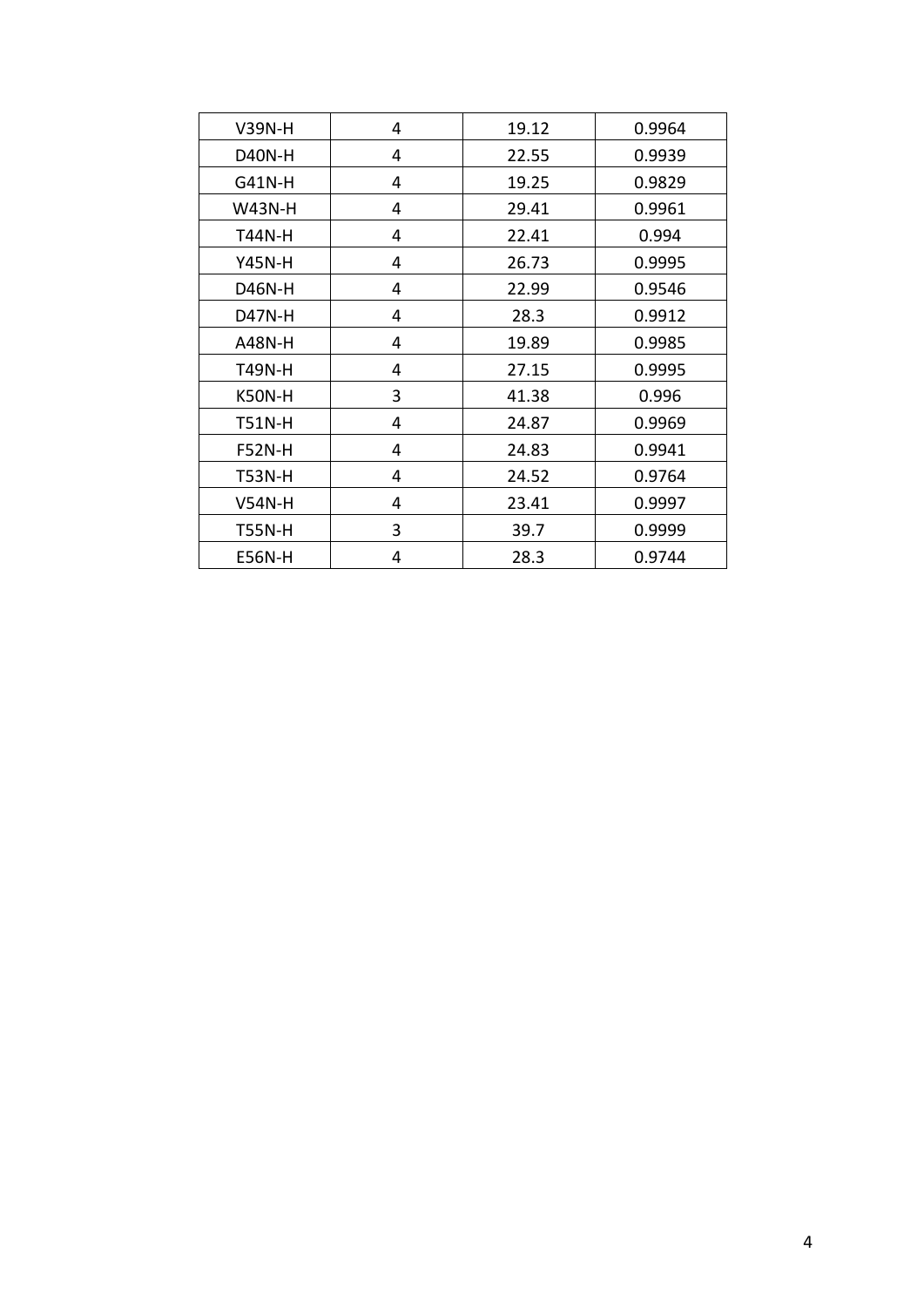| Radius (A) |   | <lw> (Hz)</lw> |
|------------|---|----------------|
|            | 3 | 4.69           |
|            |   | 5.37           |
|            | 5 | 5.72           |
|            | 6 | 5.85           |
|            |   | 5.9            |
|            | 8 | 5.93           |
|            | q | 5.95           |
|            |   | 5.95           |

Table S3. Average calculated <sup>1</sup>HN linewidths as a function of the radius of the sphere of surrounding protons in GB1.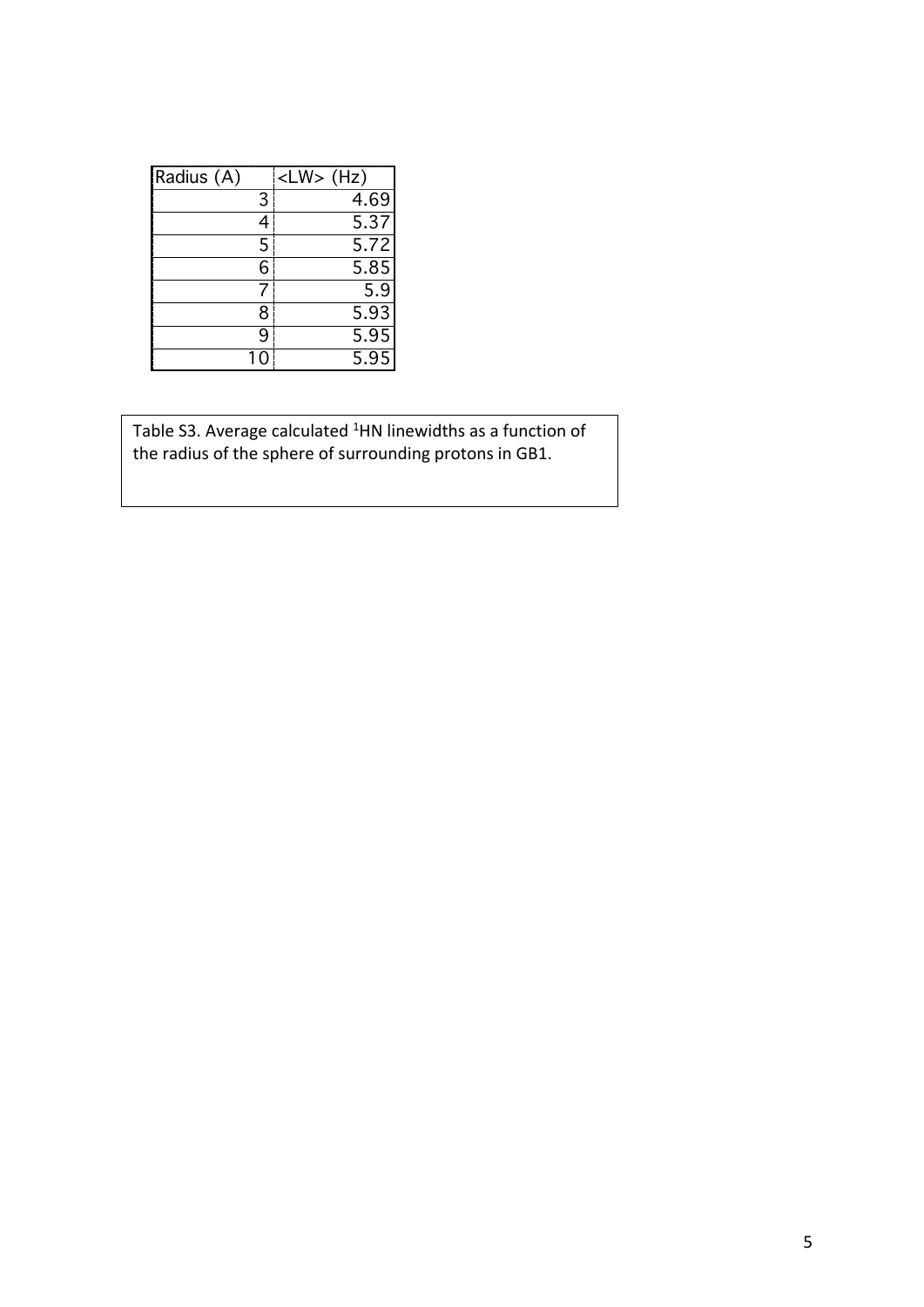| Table S4<br>Integration data 500 MHz <sup>15</sup> N- <sup>1</sup> H HSQC for BPTI, 30 <sup>o</sup> C, pH6.5, |         |        |              |         |      |      |      |
|---------------------------------------------------------------------------------------------------------------|---------|--------|--------------|---------|------|------|------|
| processed with a 1 Hz and 1 Hz EM window in $t_1$ and $t_2$ , respectively.                                   |         |        |              |         |      |      |      |
| Assignment                                                                                                    | wN      | wH     | Volume       | Height  | S/N  | lw-N | lw-H |
|                                                                                                               | ppm     | ppm    | a.u.         | a.u.    | a.u. | Hz   | Hz   |
| D3N-H                                                                                                         | 123.688 | 8.704  | 8.97E+08     | 273614  | 13   | 34.6 | 83.7 |
| F4N-H                                                                                                         | 116.929 | 7.889  | 4.87E+08     | 1370283 | 63   | 16.6 | 15.7 |
| $C5N-H$                                                                                                       | 121.442 | 7.502  | 1.59E+09     | 5818645 | 268  | 15.6 | 13   |
| L6N-H                                                                                                         | 114.198 | 7.613  | 1.88E+09     | 5242934 | 242  | 15.2 | 16.6 |
| E7N-H                                                                                                         | 120.733 | 7.566  | 2.00E+09     | 6417062 | 296  | 15.9 | 14   |
| <b>Y10N-H</b>                                                                                                 | 123.532 | 7.858  | $1.21E + 09$ | 2848075 | 131  | 14.6 | 20.7 |
| <b>T11N-H</b>                                                                                                 | 128.474 | 8.945  | 2.08E+08     | 258682  | 12   | 24.7 | 34.7 |
| G12N-H                                                                                                        | 107.496 | 7.207  | 1.58E+09     | 4083052 | 188  | 17.3 | 16.6 |
| $C14N-H$                                                                                                      | 120.238 | 8.747  | 8.26E+08     | 1674421 | 77   | 16.6 | 21.5 |
| <b>K15N-H</b>                                                                                                 | 115.797 | 8.02   | 4.90E+08     | 696466  | 32   | 20   | 27.3 |
| A16N-H                                                                                                        | 123.774 | 8.247  | 1.51E+09     | 3807130 | 175  | 16.2 | 17.7 |
| <b>R17N-H</b>                                                                                                 | 118.75  | 8.251  | 1.40E+09     | 3603935 | 166  | 15.2 | 18.3 |
| <b>I18N-H</b>                                                                                                 | 125.924 | 8.166  | $1.65E + 09$ | 4148872 | 191  | 14.7 | 19.9 |
| <b>I19N-H</b>                                                                                                 | 128.52  | 8.749  | 1.88E+09     | 6501855 | 300  | 14.7 | 14   |
| <b>R20N-H</b>                                                                                                 | 130.147 | 8.431  | 1.82E+09     | 4248952 | 196  | 16.1 | 18.1 |
| <b>Y21N-H</b>                                                                                                 | 115.608 | 9.226  | 1.89E+09     | 4128798 | 190  | 15.9 | 19.8 |
| <b>F22N-H</b>                                                                                                 | 120.143 | 9.814  | 1.54E+09     | 3986008 | 184  | 15.2 | 17.5 |
| <b>Y23N-H</b>                                                                                                 | 125.078 | 10.596 | 1.39E+09     | 4344250 | 200  | 14.4 | 15.9 |
| <b>N24N-H</b>                                                                                                 | 125.557 | 7.794  | $1.54E + 09$ | 3984908 | 184  | 14.5 | 18.7 |
| <b>A25N-H</b>                                                                                                 | 126.538 | 8.847  | 1.66E+09     | 6652706 | 307  | 15   | 12.2 |
| <b>K26N-H</b>                                                                                                 | 117.282 | 7.96   | 1.09E+09     | 3420886 | 158  | 16.6 | 14.3 |
| A27N-H                                                                                                        | 118.772 | 6.852  | $1.91E + 09$ | 5346197 | 246  | 15.3 | 16.3 |
| G28N-H                                                                                                        | 107.257 | 8.173  | 1.65E+09     | 4343654 | 200  | 16.6 | 16.9 |
| <b>L29N-H</b>                                                                                                 | 114.905 | 6.857  | $1.81E + 09$ | 5303712 | 244  | 16.2 | 14.7 |
| C30N-H                                                                                                        | 118.668 | 8.458  | 1.44E+09     | 4577096 | 211  | 13.9 | 15.5 |
| Q31N-H                                                                                                        | 123.141 | 8.805  | $1.87E + 09$ | 4236566 | 195  | 15.7 | 18.6 |
| <b>T32N-H</b>                                                                                                 | 108.692 | 8.081  | 2.11E+09     | 6233404 | 287  | 15.5 | 15.4 |
| <b>F33N-H</b>                                                                                                 | 119.32  | 9.408  | $1.41E + 09$ | 4293664 | 198  | 15.4 | 15.4 |
| <b>V34N-H</b>                                                                                                 | 118.988 | 8.42   | 1.86E+09     | 5492192 | 253  | 14.6 | 17   |
| <b>Y35N-H</b>                                                                                                 | 129.868 | 9.444  | 1.26E+09     | 3568274 | 164  | 13.8 | 17.7 |
| G36N-H                                                                                                        | 114.457 | 8.66   | $1.07E + 09$ | 2722916 | 126  | 15   | 19.4 |
| G37N-H                                                                                                        | 98.523  | 4.35   | $1.10E + 09$ | 2477053 | 114  | 16.5 | 18.9 |
| <b>C38N-H</b>                                                                                                 | 115.245 | 7.791  | 8.73E+08     | 1915624 | 88   | 18.8 | 18.1 |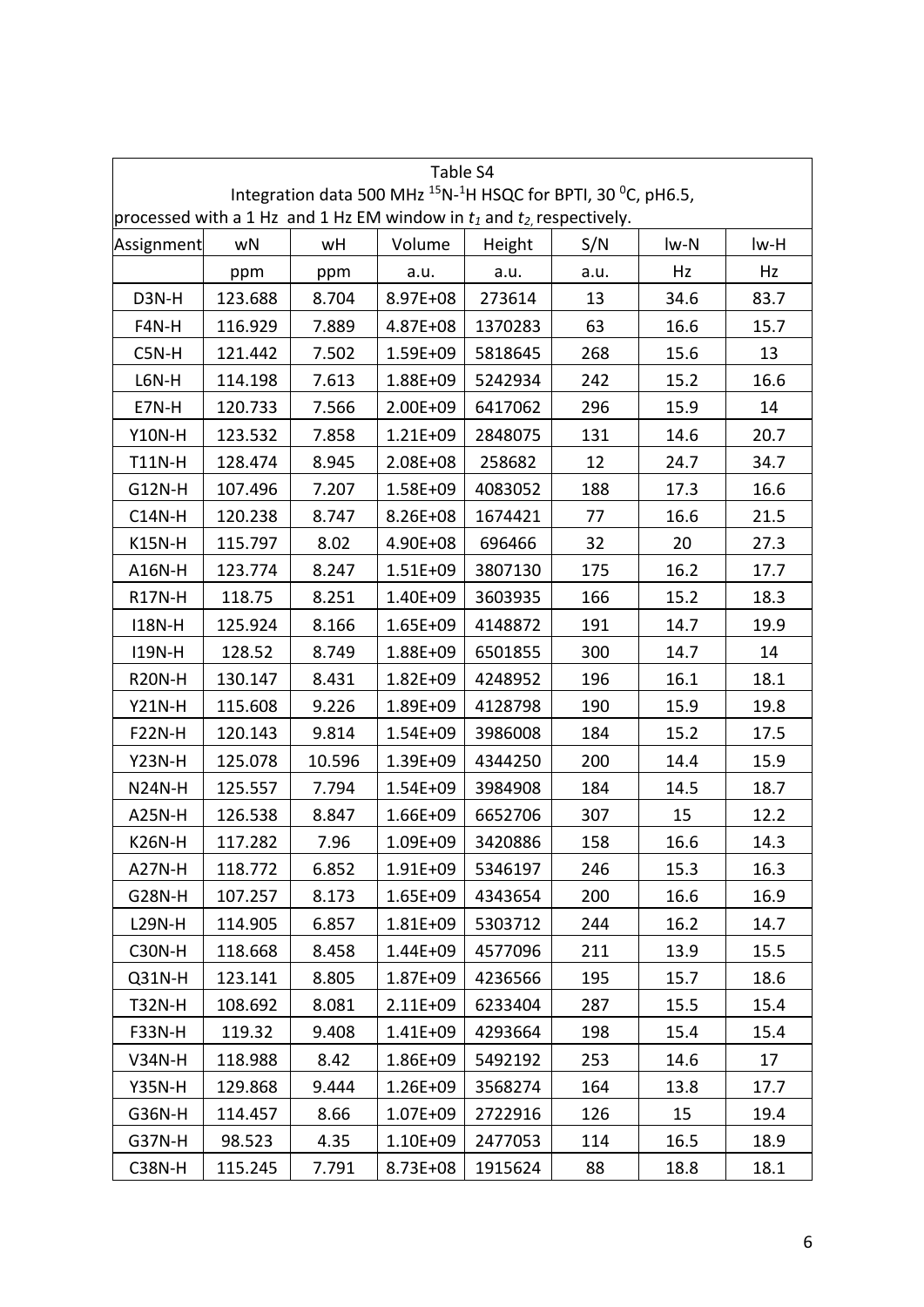| <b>R39N-H</b> | 105.064 | 3.41  | 1.15E+09     | 3110502 | 143 | 15.5 | 17.1 |
|---------------|---------|-------|--------------|---------|-----|------|------|
| <b>A40N-H</b> | 118.314 | 7.444 | 7.69E+08     | 2320110 | 107 | 17.2 | 14.4 |
| <b>K41N-H</b> | 121.331 | 8.365 | 1.07E+09     | 2671406 | 123 | 15.2 | 18.4 |
| <b>R42N-H</b> | 116.071 | 8.422 | 1.31E+09     | 4589204 | 212 | 15   | 14.2 |
| <b>N43N-H</b> | 116.402 | 7.257 | 1.68E+09     | 4815814 | 222 | 15.3 | 15.8 |
| <b>N44N-H</b> | 121.03  | 6.809 | $1.64E + 09$ | 5175156 | 239 | 14.5 | 15.2 |
| <b>F45N-H</b> | 122.819 | 9.978 | 1.69E+09     | 3365330 | 155 | 16.3 | 19.5 |
| <b>K46N-H</b> | 120.637 | 9.979 | 3.22E+08     | 475529  | 22  | 22.5 | 27.8 |
| <b>S47N-H</b> | 109.078 | 7.499 | 1.74E+09     | 4678566 | 216 | 16.3 | 16.2 |
| <b>A48N-H</b> | 125.585 | 8.195 | 1.16E+09     | 5126964 | 236 | 14.6 | 11.6 |
| <b>E49N-H</b> | 117.874 | 8.66  | 7.79E+08     | 2817970 | 130 | 16.1 | 13   |
| D50N-H        | 120.573 | 7.906 | 1.39E+09     | 5209340 | 240 | 15.1 | 12.8 |
| $C51N-H$      | 119.89  | 7.028 | 1.51E+09     | 6121373 | 282 | 14.3 | 12.6 |
| <b>M52N-H</b> | 121.06  | 8.633 | 1.20E+09     | 5092582 | 235 | 14.1 | 12.2 |
| <b>R53N-H</b> | 121.524 | 8.307 | 1.80E+09     | 7351498 | 339 | 14.8 | 12.2 |
| <b>T54N-H</b> | 113.491 | 7.438 | 1.49E+09     | 4934337 | 227 | 14.8 | 14.3 |
| <b>C55N-H</b> | 115.157 | 8.286 | 1.50E+09     | 3985704 | 184 | 14.4 | 17.3 |
| G56N-H        | 107.988 | 8.003 | 3.24E+09     | 7406184 | 341 | 21.8 | 14.2 |
| <b>G57N-H</b> | 109.398 | 8.248 | 7.50E+08     | 1995830 | 92  | 17.2 | 16.6 |
| <b>A58N-H</b> | 129.518 | 7.996 | 1.70E+09     | 6669430 | 307 | 14.8 | 12.3 |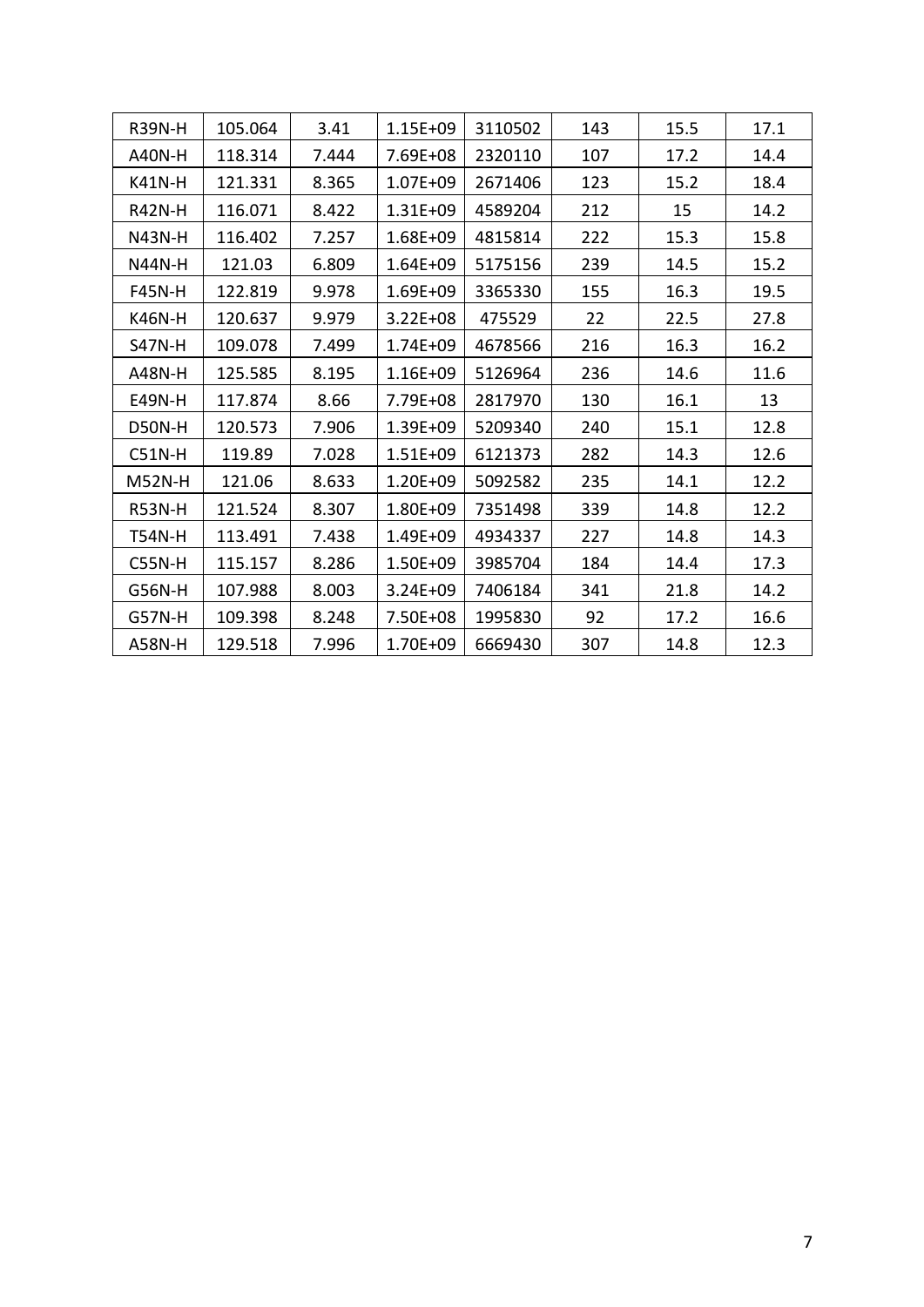

Figure S1. Pulse scheme for the T<sub>1rho</sub>-HSQC experiment.

We used a G5 excitation pulse (phase  $\phi$ 1) centered at 8.5 ppm, covering from 7 – 10 ppm. The spinlock (phase  $\phi$ 2) was 5.2 kHz, also at 8.5 ppm. The lock times were 10, 30, 60 and 100 ms. The flip-back pulse following the spinlock (dark grey) was at the same power as the spinlock. After the gradient, the carrier was switched to 4.8 ppm, and full proton power was used in the HSQC. The solvent suppression was carried out with Watergate, and with an additional 1 ms spin-lock in the first INEPT. All phases were <x> unless indicated differently.

 $\phi$ 1=x,x,-x,-x;  $\phi$ 2=4(y),4(-y),  $\phi$ 3=x,-x and  $\psi$ =x,-x,-x,x

Figures S2 (below) Sample T<sub>1rho</sub> decay curves for GB1 at 3 <sup>o</sup>C. The single-exponential trendlines were computed in Excel.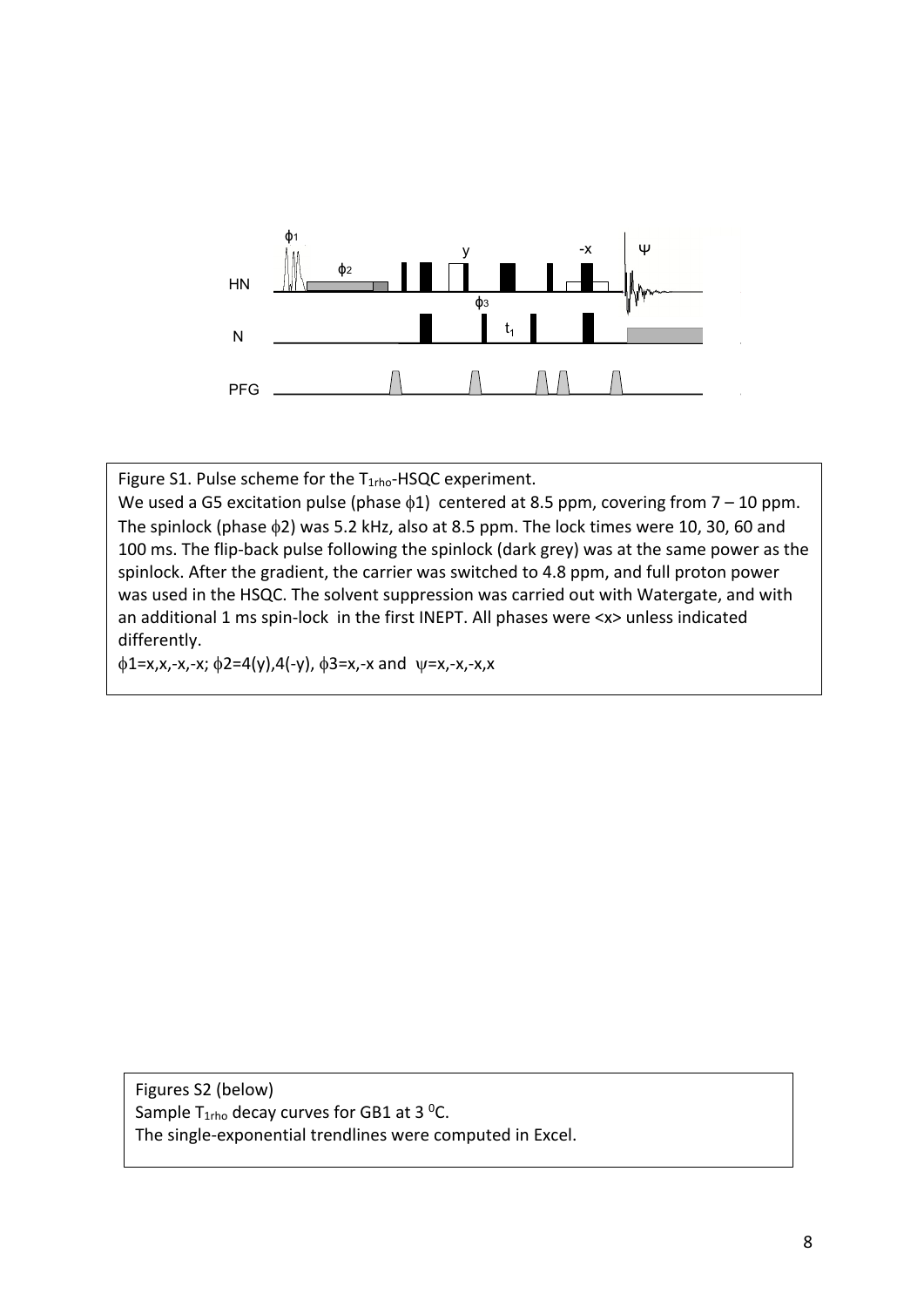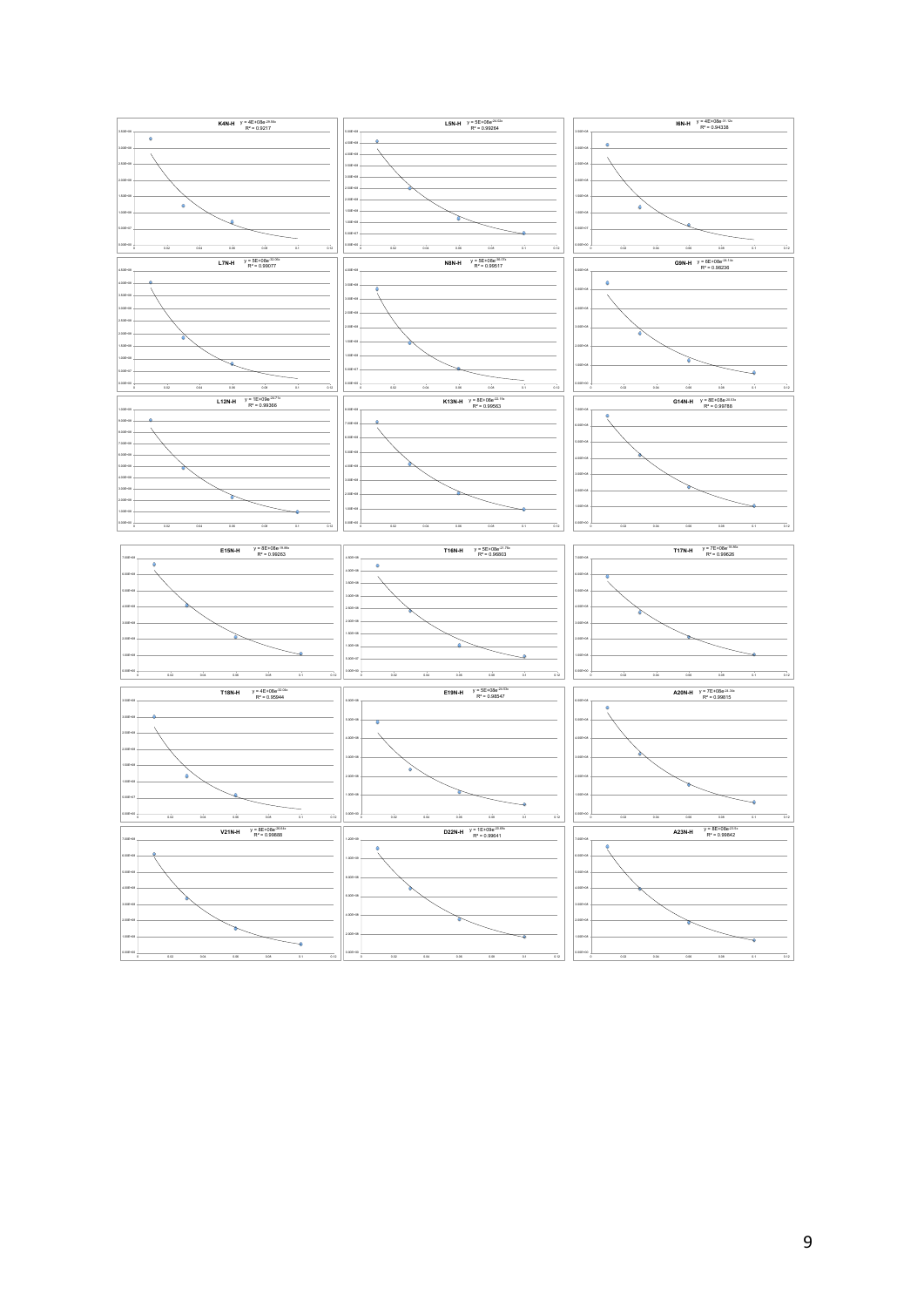